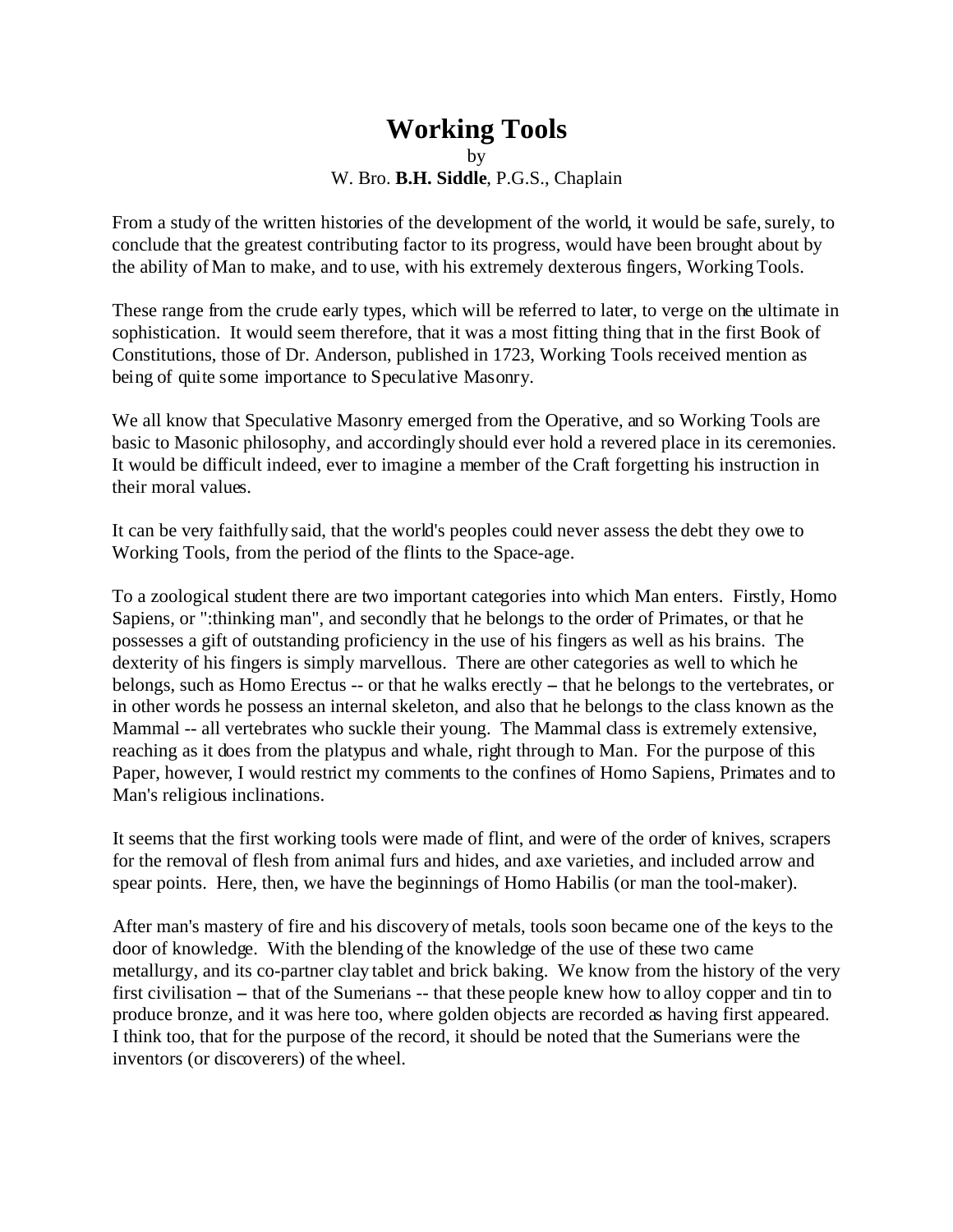Authority states that the first was the potter's wheel with which they made fine pottery, which they baked in ovens and glazed most beautifully. It may be of interest to note also, that from the clay tablets found in excavations at Sumer, it was here that writing was first invented -- in cuneiform -- a wedge-shaped lettering written on a pad of soft clay and placed in a clay envelope and baked after both had been dusted with brick dust to stop adhesion. Some 500 to 600 of these have been unearthed at Sumer.

The lettering is thought to have been done by means of a stylus, which we may term an office type working tool.

Is it too much, Brethren, to suggest that the above may have been the early seed of our mailing system? (The written message contained in the envelope?).

Here then we have the first ingredients of writing -- the stylus, a type of pen, and cuneiform to supply the message. Later followed all kinds of advice: "the pen is mightier than the sword" or perhaps as J. Taylor observes, "there's no wound deeper than a pen can give, it makes men living dead, and dead men live".

It is also known that the Sumerians used the wheel as a means of transport, surely a great contribution to the growing list of working tools, and further to this they also knew the circle contained 360 degrees. A profound discovery indeed, when we see in our lifetimes the vast list not only of working tools, but instruments for geometrical use, for astronomy, for surveying - why the list is limitless which followed in its wake.

To quote one instrument which is looked at by possibly all of us the world over on numerous occasions each day -- the clock, or wrist watch -- and which are a part of the Sumerian sexigesimal arithmetic, or computation by sixties (i.e.) seconds, minutes, etc. There seems proof also, that these people discovered the square (or the fourth part of a circle), as excavations there have unearthed rectangular buildings of early origin. As the Sumerians irrefutably discovered the wheel, surely it would be logical to conclude that the compasses would also be their discovery (or at least the prototype), as these would be essential to their striking a circle.

It would seem, from the excavations, carried our at Ur in Southern Mesopotamia by Sir Leonard Woolley in 1926, and his discovery of the now famous Royal tombs, that working tools must have very quickly reached quite a high standard, and to have covered a rather large range. From some of the extensive collections of magnificent gold and silver ornaments unearthed here, the advancement in the tool-making and in the skill in their use were rapid indeed.

The chisel seems to have made its appearance at the time of the world's first master stone builders -- the Egyptians --- before the era of the iron age, and were made of bronze. Very reliable evidence has been found to verify this, as several First Dynasty Royal graves have been uncovered shooing workmen who have been buried with their tools of trade, in the Royal tombs with their rulers. The type of hammer which they used to strike the head of the chisel, was a ball of granite-like stone named diorite.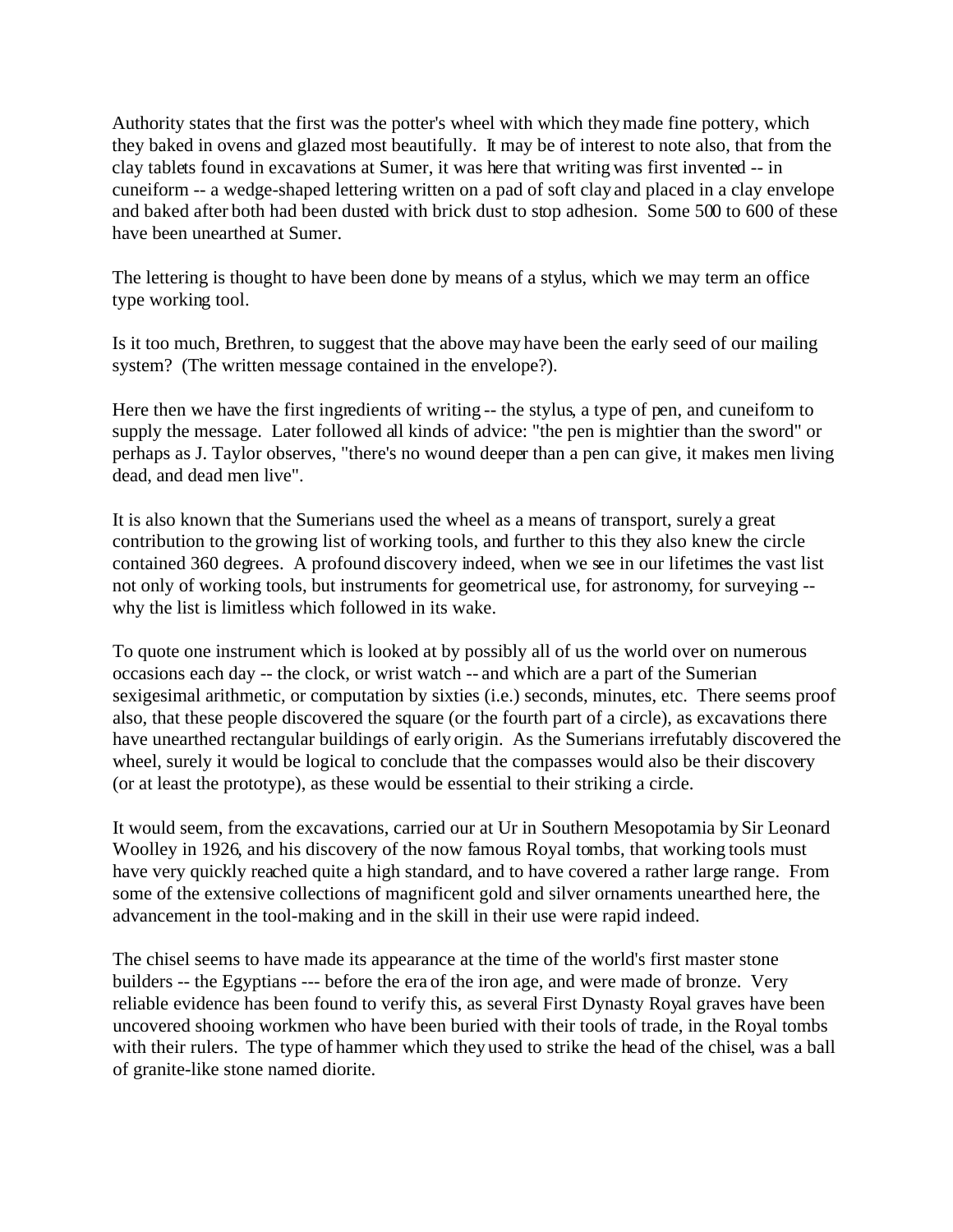The arrival of the Iron Age was an event which took place at various parts of the world at various times. It is probably of considerable interest to Masonic students, to know that history dates the union of the Hebrew people under Saul, David and Solomon, between the years 1020-922 B.C. and authority dates the Iron Age of Syro-Palestine as 1000 B.C. The Iron Age did not arrive in Egypt until 700 B.C.

 It would seem from the development of Egyptian type tools -- the try-square for use on the blocks of stone in the quarries, the chisels, the plumb-bob, as well as their use of rollers and sledges -- we inherited the nucleus of quite a number of present-day working tools.

Until 700 B.C. bronze was their tool metal, which would have been quite satisfactory so far as the Egyptians were concerned, as they worked mainly in limestone (a fairly soft sort of stone), and one which they were able to cut with a type of saw they used which was copper.

The Egyptians put ramps to considerable use, up and down which they dragged the prepared blocks of limestone and marble, on sledges composed of two side runners of timber with short sturdy timbers used crosswise at intervals, somewhat like the rungs of a ladder, and dove-tailed into the runners. Here, then, could have been the birth of the very strong method of timberjointing known to us all today, dovetailling .

One cannot but wonder at the tremendous difficulties which were met and overcome by these people, during the pyramid building period. Let us just consider a single structure in this group, and the equipment they had and used. The Great Pyramid. It is about 450 feet high, 755 feet each way on the base-line, and covers an area of 12 ½ acres. The average weight per stone is assessed at 2½ tons, and the total weight is estimated at 6¼ million tons. What a blessing the use of iron (or steel) , tools would have been for these wonderful people!

It is considered by authority, that the use of iron in any great quantity and to numerous purposes, was brought about by the Etruscans, so that to these peoples goes the credit of the mass use of iron, the poor man s metal , as it was termed.

It is thought that the Etruscans originated in Lydia, an ancient country in Asia Minor, who migrated to Etruria on the western side of Italy.

Ancient Etruria is roughly in that part of Italy known to us today as Tuscany. Reliable sources state that iron was in use in the area at the time of their arrival, but to no great extent.

This, then, was the beginning of one of the world s greatest stages of development -- the mass use of iron in tool-making, and the natural sequence of events which this complemented -- from tools of trade to war weapons, armour and the commencement of the steel industry as we know it today. This ranges from surgeon s scalpels to space equipment, and just what this encompasses may well be outside even the limits of the computer, as the most modern computer can only answer information fed to it, and how could this ever be supplied or even guessed at?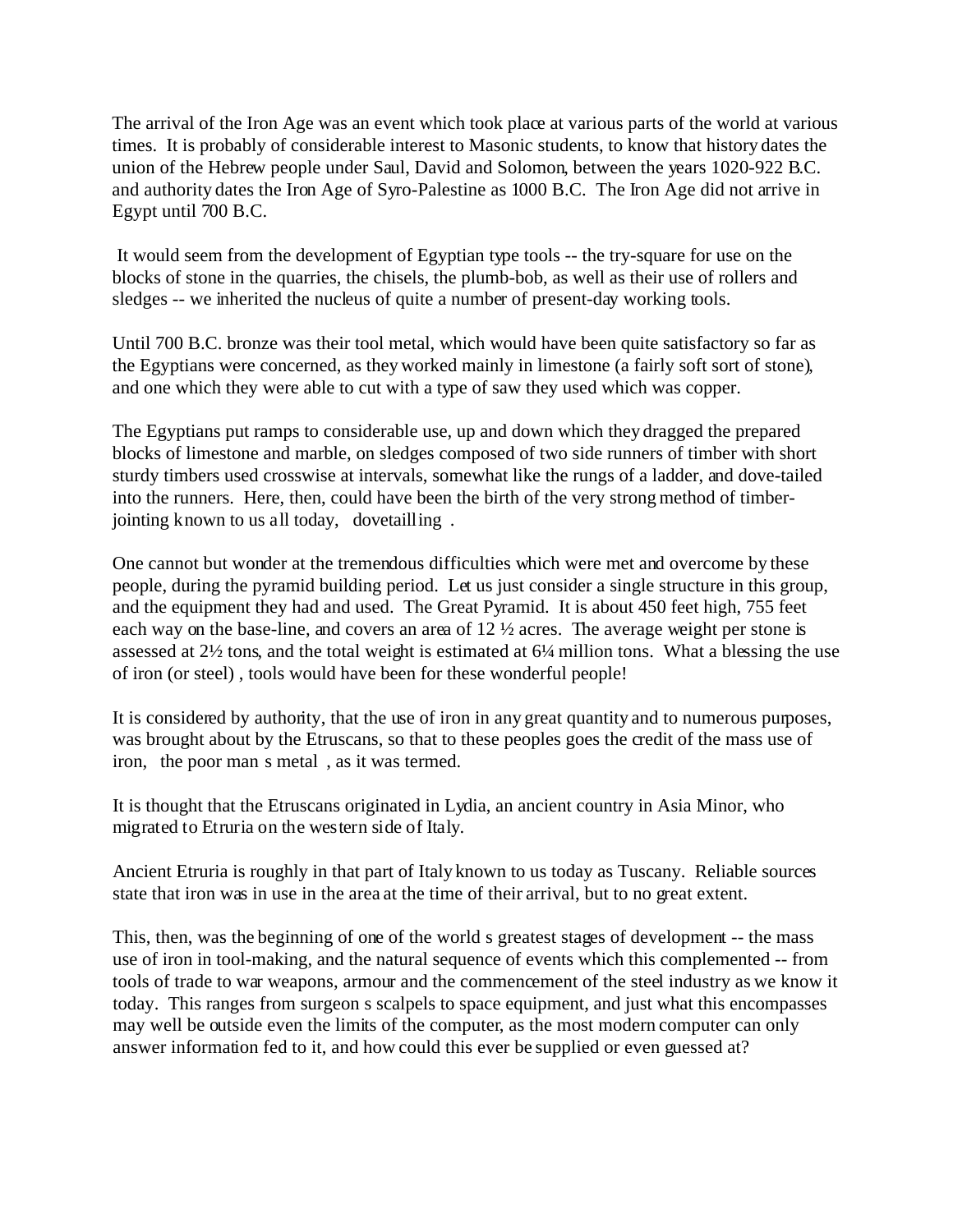Whether we care to recognise the fact or not, be they tools of trade, space instruments or implements, surgical or mechanical devices, in the final analysis they all add up to the same thing. A rose is a rose by any other name . They are all tools which have each helped to make the world a greater place to dwell in.

And so the real progression from iron to the superb types of steel as we know them today was about to begin.

There was in Africa from quite olden times a system of low-type steel production which is known to have existed. This was brought about by combining carbon and iron. Finds have been made in the Olduvai Gorge area, and tests place their production away back into antiquity. The region is in Tanganyika.

Of course the V.S.L. is by far the first real authoritative source to mention iron, and this reference is made in the Book of Genesis, Ch. 4 v. 22: and Zillah, she also bare Tubal-Cain, an instructor of every artificer of iron and brass . The iron referred to, is considered to be meteoric iron.

It would be readily conceded, I would think, that when Speculative Masonry was emerging from the Operative, was during a period when Royal power was secondary to Papal authority. The Holy See possessed infinitely greater say in the important issues of the times, than did the Throne. Then, too, we know that the great scholarship was, in the main, with the ecclesiastics, and so it was a very natural follow-on that the communion of the brilliantly minded monks with the masons, during the periods of the construction of the cathedrals, monasteries, abbey, etc. would profoundly affect the thoughts of the masons, because they constantly worked side by side, and were generally in the company of each other. Also many years were occupied in the building of these edifices, so the monks and the masons were, indeed in an enduring partnership. There is little need to wonder then, that the Masonic philosophy was one termed: a system of morality veiled in allegory, and illustrated by symbols . The moralising of the tools is quite easily understood when we remember the many Biblical references to the plummet, plumb-line, compasses, etc. used in parable or allegory.

As an operative mason myself, I well remember the first occasion, as an Entered apprentice, being asked to pass a master mason his Bible, and after a search I asked him where his Bible was. He pointed to his plumb-rule. I asked him why he called it a Bible and he gruffly replied, because it never tells a lie . Actually this is not always strictly true with plumb-rules, as from time to time (as they are made from timber), they wear a little either at the tip or the bottom, in which case, as soon as this is discovered. They are immediately paralleled off the centre line and trued up again. It may be of interest to know that many of the building contractors, world-wide, as well as in this city, actually supplied each mason on his being employed, with a plumb-rule, so as to be sure the plumb-rule was absolutely true.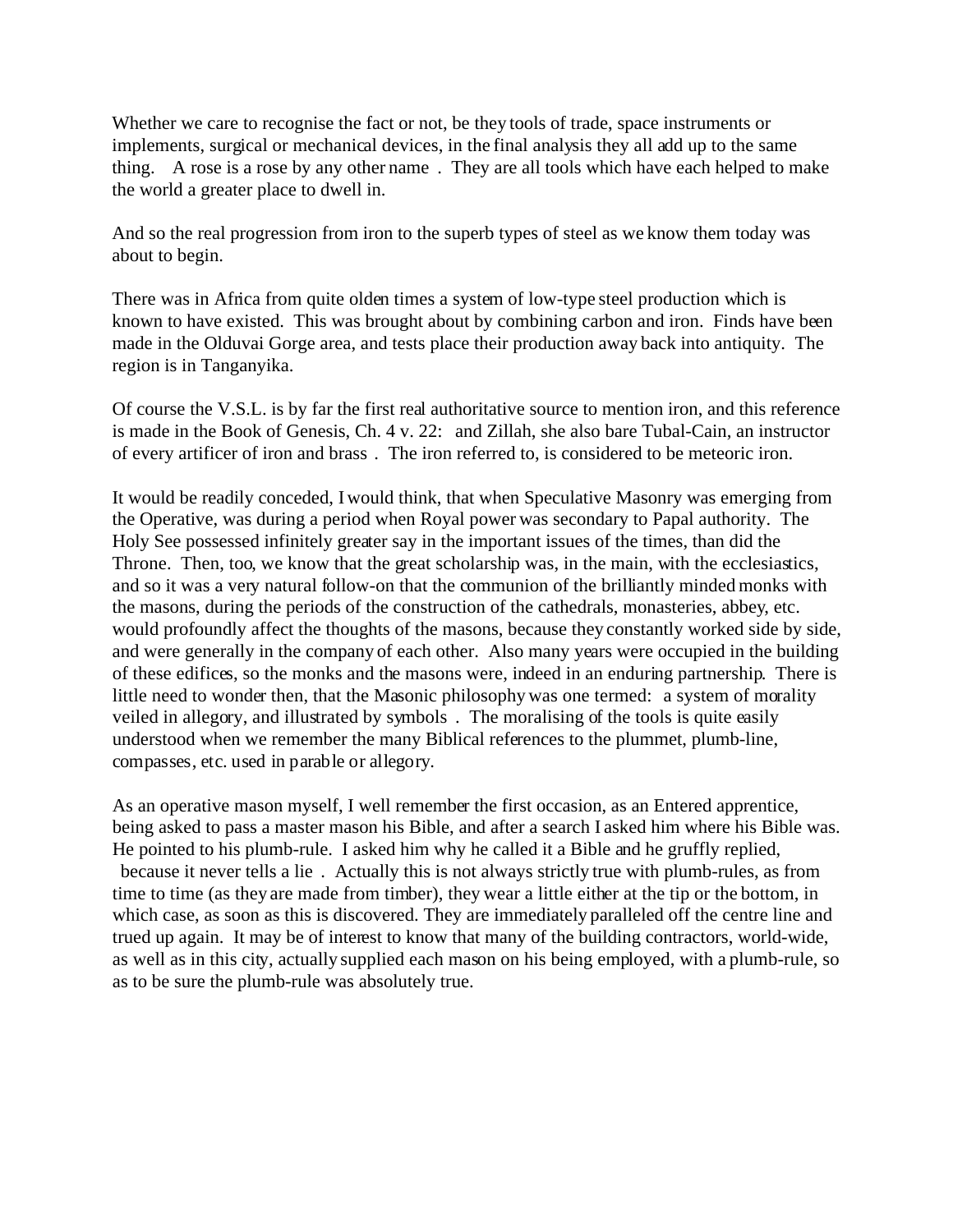One of the symbols of Masonry which is used as a Past Master s jewel, the Pythagorean theorem, is used on countless occasions in the building industry every day. We know that the geometrical definition of the theorem of Pythagoras states: the square on the hypotenuse of a right-angled triangle is equal to the sum of the squares on the other two sides . In building parlance, this is known as the 3-4-5 method, or 6-8-10 and so on.

As is readily seen, from the intersection of two given lines, the three feet is marked on one line and the four feet on the other line, and the five feet is measured by steel tape across the hypotenuse, thus establishing a right angle. This is a quick method of determining a square corner.

Strongly highlighted even today, and ever likely to be so in the building industry, is one of the ancient landmarks of the Order -- the survey peg.

In olden days this was a source of constant trouble. The marker used at this time was a pile of stones, which was often shifted, either by flood or by evil design. Today this does not incur any great trouble, and is as surely immovable as the fixed stars. As I make this reference to Astronomy, I am also reminded that it is always advantageous to us to remember well, that although science has given us such great navigational instruments, we still steer our course by the stars.

Contrary to general belief, the plumb-rule is not always used for work on a vertical face. It is and always has been used for construction of work of a tapered or battered face. For instance, if in a wall to be used for retaining purposes, or perhaps an industrial chimney stack, say 96 feet high, the amount of taper of batter is 8 inches, a plumb-rule is made exactly 6 feet in length. The side are then tapered, so that the tip of the rule is a half-inch wider than is the bottom of the rule, off the centre line It will be seen then, that when the plumb-bob swings dead centre down the centre line, the wall at the top of the six feet, is tapered back a half an inch from the vertical. In a height of 96 feet (sixteen lengths of the plumb-rule), the amount of taper is eight inches. Notice, however, that the plumb-line is still vertical, it is the side of the plumb-rule which is tapered and provides the end product. This particular type of plumb-type is referred to in the parlance of Operative Masons as a better-plumb-rule.

A final illustration of this. We all know from the description of the loges , of the olden days, on the construction sites of the cathedrals, abbeys, etc., that hospitality played a most important part, because these works were sometimes great distances apart. If, therefore, there were no jobs available, they were given at least temporary lodgings, and refreshment enough to carry them to the next place of work. It is quite apparent then, that the mason was at times something of an itinerant. The hospitality is reflected quite substantially in today s refectory proceedings in Speculative Masonry. So, too, is there today, the carry-over of the travelling or itinerant mason to be found, because a mason who does not enter the category of a master mason, is referred to as a journey-man.